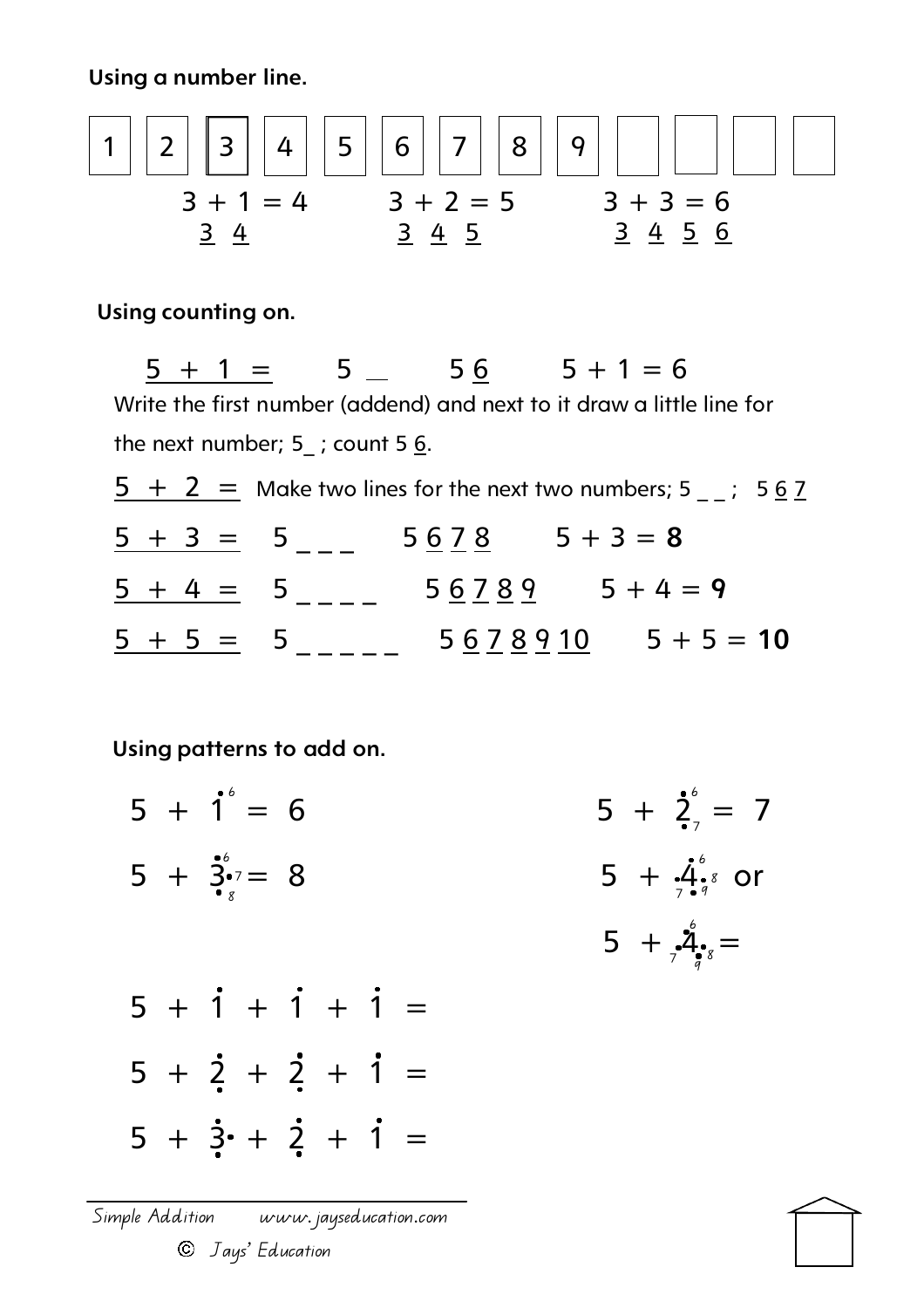



Simple Addition www.jayseducation.com © Jays' Education

$$
\boldsymbol{9}
$$

 $\langle \rangle$   $\rangle \langle \rangle$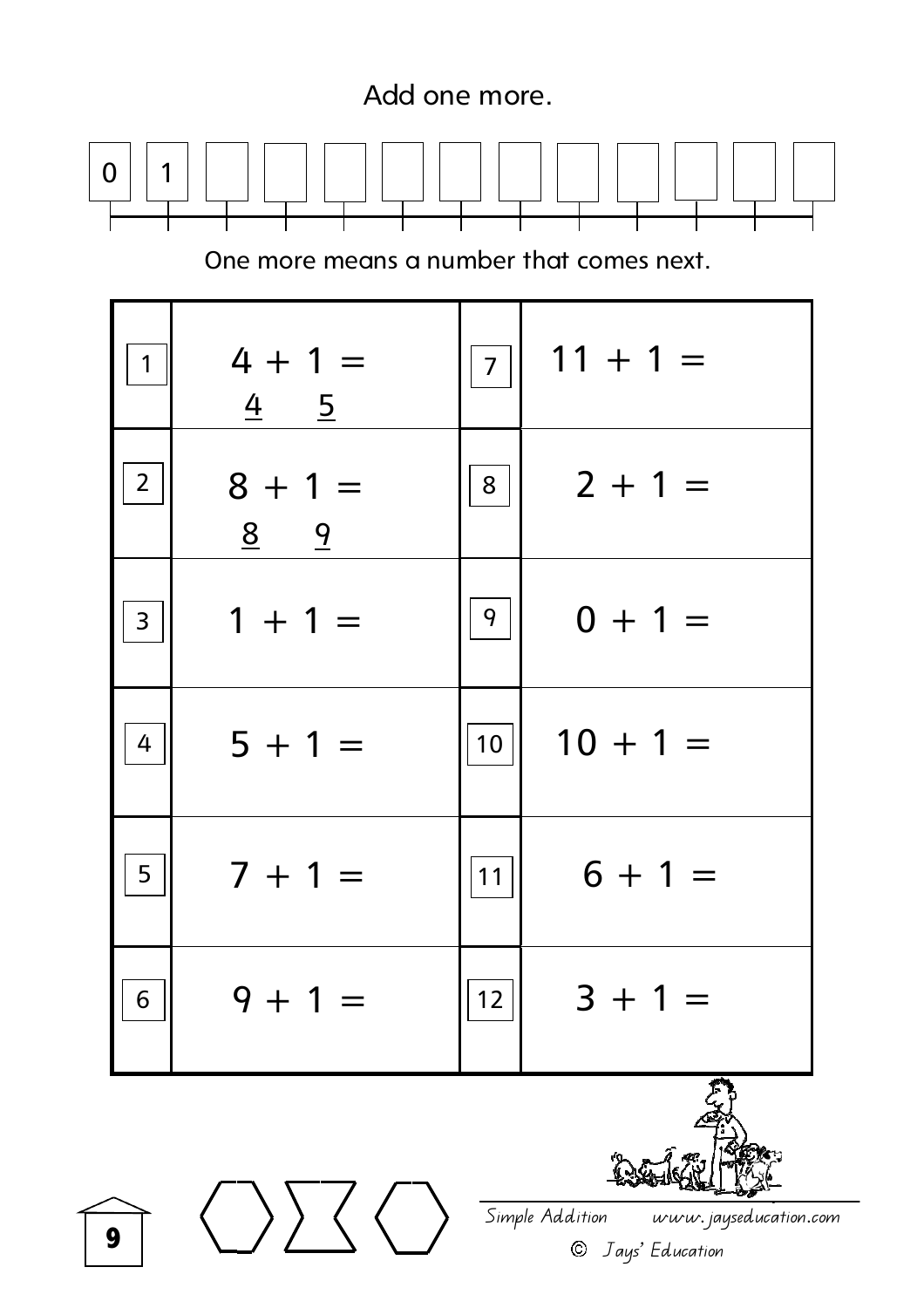

Use the number line.



29

Simple Addition www.jayseducation.com © Jays' Education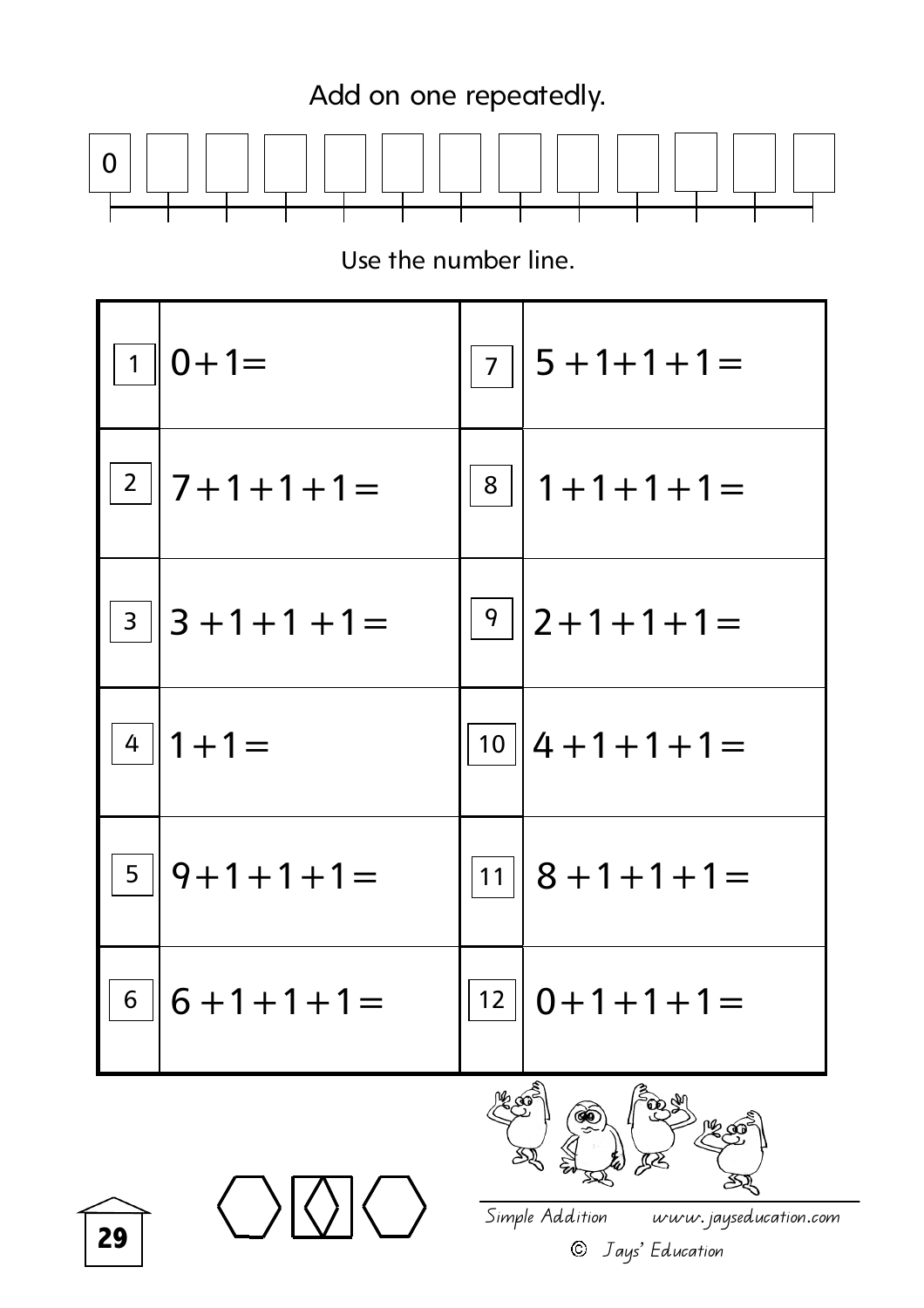

| $\overline{2}$ | $8 + 4 =$ | 8  | $2 + 4 =$ |
|----------------|-----------|----|-----------|
| $\overline{3}$ | $6 + 4 =$ | 9  | $5 + 4 =$ |
| 4              | $3 + 4 =$ | 10 | $0 + 2 =$ |
| 5              | $0 + 4 =$ | 11 | $1 + 2 =$ |
| 6              | $7 + 4 =$ | 12 | $1 + 4 =$ |



1

 $\overline{a}$ 

 $0$  | | 1



38